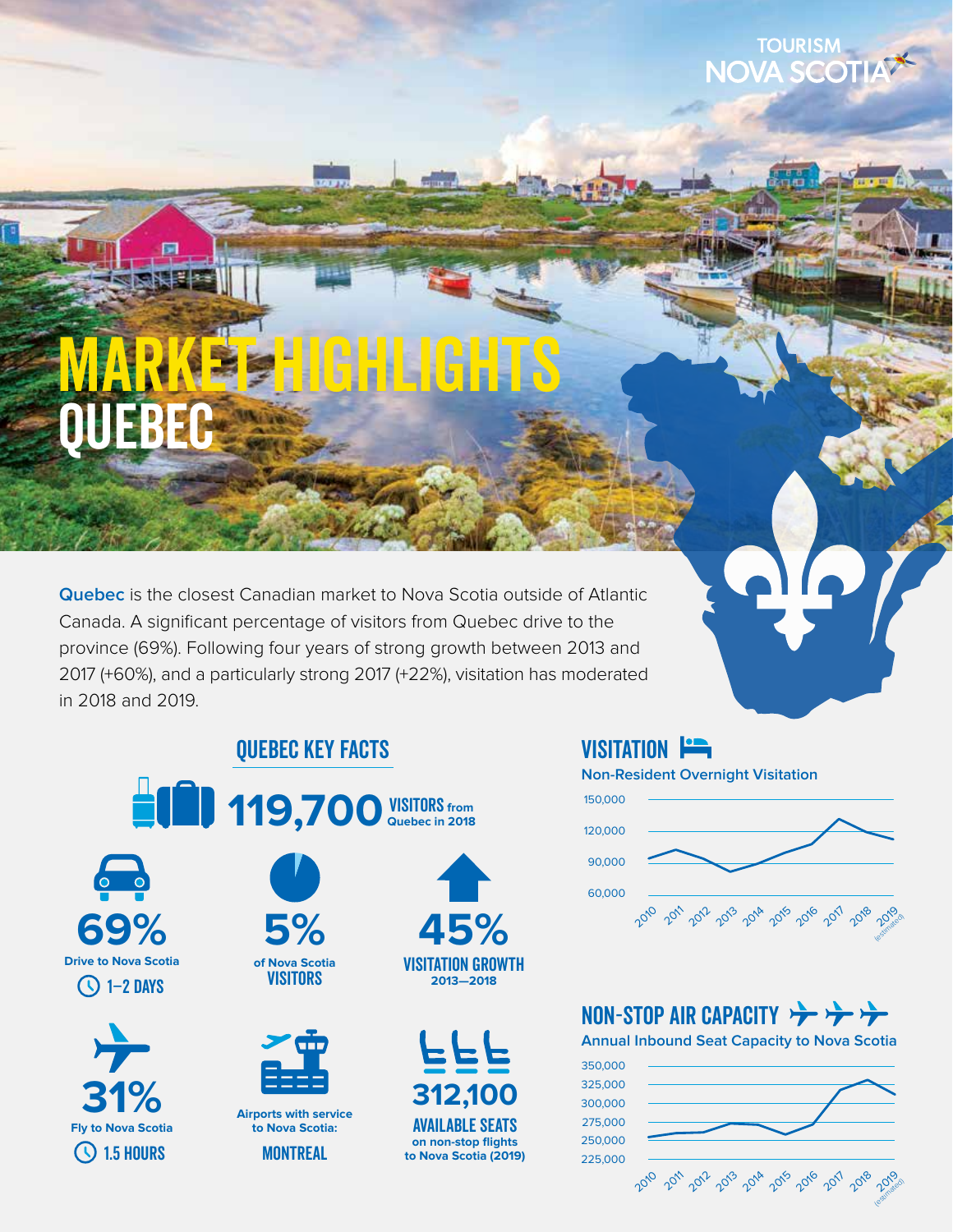# Characteristics of **OUEBEC PLEASURE VISITORS**

Tourism Nova Scotia works to attract people travelling for pleasure. These visitors are more likely to stay in paid accommodations and spend more during their trip than those visiting friends and relatives. 58% of visitors from Quebec are pleasure visitors.

### WHEN THEY DECIDE TO VISIT NOVA SCOTIA



### When they Visit

**Most visitors (71%) come to Nova Scotia between June and October.**



# TARGET TRAVELLER SEGMENTS

The Explorer Quotient® (EQ) traveller segmentation approach helps identify and understand why people travel, why different types of travellers seek different experiences, and how tourism operators can engage with visitors based on their travel preferences. Tourism Nova Scotia has identified three key target traveller segments. While all three groups are interested in Nova Scotia's local food, seek authentic experiences, and enjoy natural beauty, traveller segments differ in how they prefer to experience these elements. Operators can consider how these target segments are attracted, or could be attracted, to their business.

#### **Authentic Experiencers:**

- Travel for learning and personal development
- Prefer to do their own thing and explore off-the-beaten-path, away from crowds
- Like to be immersed in the local culture and history
- Don't need to be pampered; prefer to blend in with the locals

#### **Cultural Explorers:**

- Travel for discovery and shared learning experiences
- Value connecting with local culture, including festivals and events
- Enjoy outdoor adventures with fun companions
- Like to explore hidden gems
- Spontaneous travellers

#### **Free Spirits:**

- Travel for fun and escape
- Seek adventure and excitement; like to try new things
- Seek the best they can afford; will indulge on vacation
- Pack a lot into their itineraries; want to take in all the main attractions
- More likely to participate in group travel



### Where they Stay



# WHAT THEY LIKE TO DO IN NOVA SCOTIA



**SPEND** Per Trip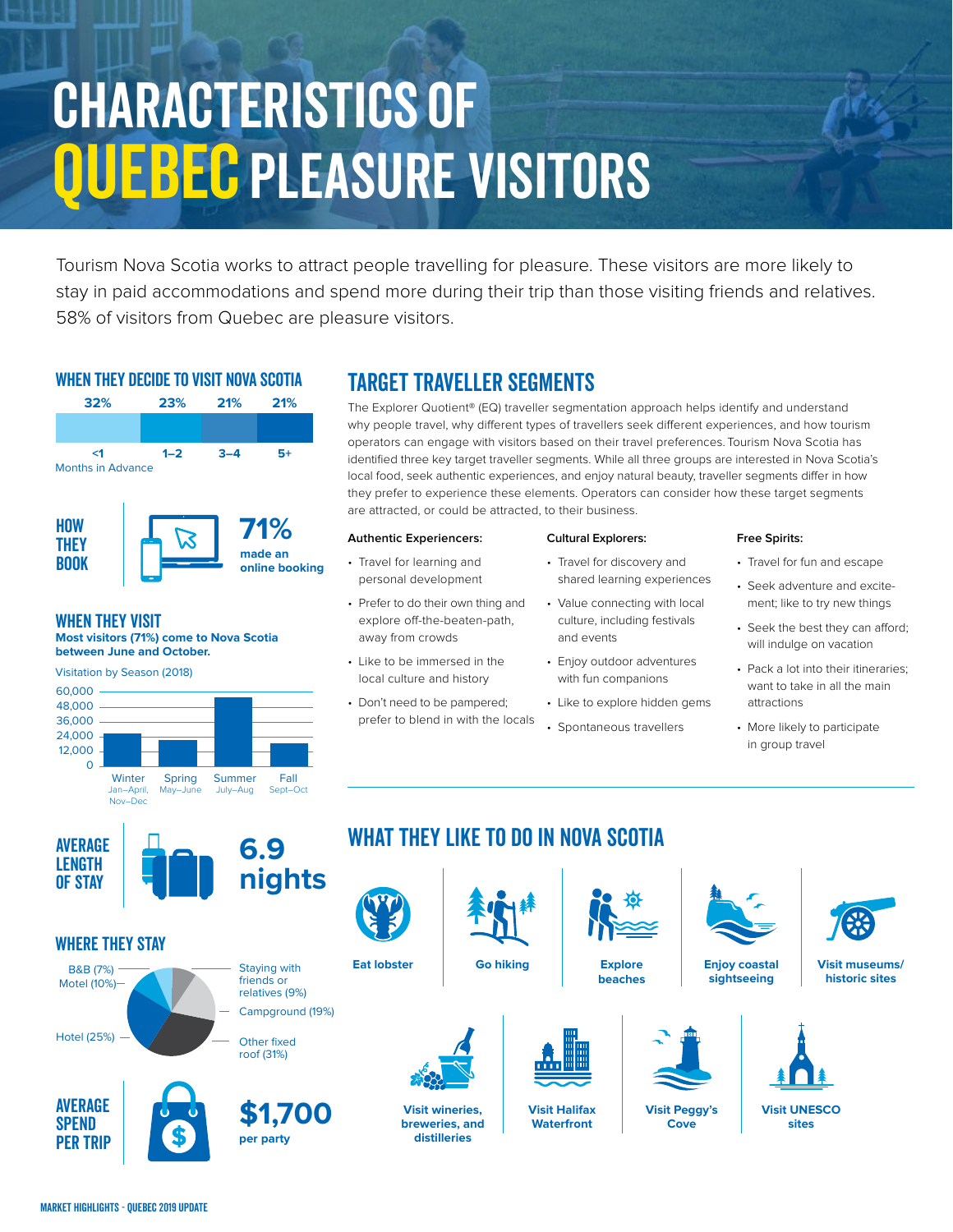# Quebec SWOT Analysis

## **STRENGTHS**

- Close proximity—easy access by road and air
- Frequent, short flights from Montreal to Nova Scotia
- Acadian French history connection
- Digital marketing tactics developed with industry partners through the Digital Content Marketing Program have increased profile of Nova Scotia in this market
- Nova Scotia advertising is considered compelling
- Nova Scotia offers many things that appeal to Quebec travellers

### **WEAKNESSES**

- Underdeveloped market; represents a relatively small investment in comparison to Ontario
- Investment in this market has been inconsistent
- Highly competitive advertising market; difficult to break through the clutter
- Perceived lack of differentiation between New Brunswick and Nova Scotia product; travellers often do not drive past New Brunswick
- Visitation is primarily seasonal (71% of visitation occurs June—Oct)
- Limited French assets, such as a French e-newsletter or social media
- Marketing not tailored specifically for the Quebec market

## **OPPORTUNITIES**

- Develop marketing campaigns specifically for the Quebec market
- Increase awareness and reach through enhanced investment
- Increase partnerships with private and public sector to expand marketing reach
- Increase promotion of Nova Scotia offerings where travellers are looking for information, such as online booking platforms
- Improve differentiation between New Brunswick and Nova Scotia offerings
- Increase the variety of compelling experiences we offer to motivate visitation during peak and off-peak months

## **THREATS**

- Gas price volatility
- Cost of air travel
- Increased marketing investment by competing travel destinations, particularly New Brunswick
- Stronger Canadian dollar could increase attractiveness of travel to US

## TOURISM NOVA SCOTIA MARKETING and Trade ACTIVITIES

#### **Consumer-focused Advertising**

Tourism Nova Scotia's consumer-focused marketing activities generate awareness of, and interest in, Nova Scotia as a travel destination.

- **• Consumer Advertising:** Consumer advertising is the leading strategy in Quebec. The 2019 campaign included a content partnership with Les Chefs!, TV, and direct-to-consumer digital activities including video, display, and search engine marketing (SEM).
- **• Marketing Partnerships:** Tourism Nova Scotia invests with partners through the Digital Content Marketing Program to develop digital marketing tactics and content to increase awareness of Nova Scotia.

### **Travel Media and Travel Trade**

Tourism Nova Scotia's travel media and travel trade activities leverage partnerships to create awareness of Nova Scotia, develop and sell travel packages, and inspire people to visit Nova Scotia.

- **• Travel Trade Familiarization (FAM) Tours:** Tourism Nova Scotia hosts travel agents and tour operators from throughout North America, Europe, and China to experience Nova Scotia for themselves so they may develop Nova Scotia itineraries and travel packages.
- **• Travel Media Press Trips:** Journalists and influencers visit Nova Scotia so they can promote Nova Scotia tourism products through national and international travel media.
- **• Media and Travel Trade Marketplaces:** Tourism Nova Scotia promotes Nova Scotia through participation in media and travel trade marketplaces in Quebec.